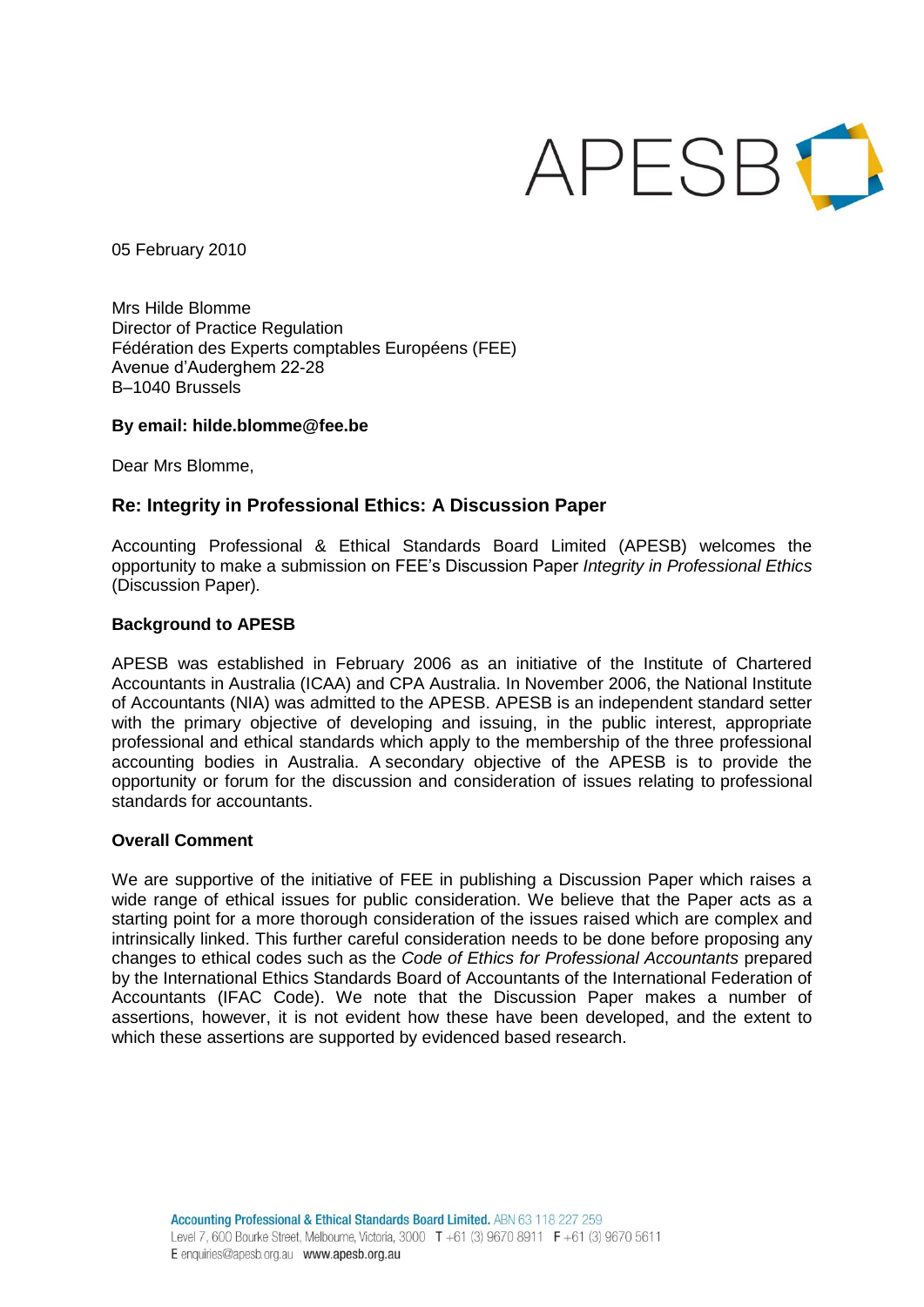# **APESB responses to issues raised in the Discussion Paper**

Our responses to issues raised in the Discussion Paper on which we are best positioned to provide a response are as follows:

### Issues raised in FEE"s Discussion Paper

- Is integrity the core principle in professional behaviour? If yes, why?
- What are the threats to ethical behaviour?
- Do readers agree that integrity is actually the core principle and should be highlighted as such, compared with the other fundamental principles referred to in paragraph 2.3? If not, why not?
- Do the other fundamental principles derive from integrity or are they complementary to it? Please explain your rationale?

### **APESB Response**

While integrity is an important fundamental principle of the IFAC Code, the notion that it is "the core principle in professional behaviour" has been presented in the Discussion Paper without providing evidence based research to support this assertion. The requirements of the IFAC Code are structured around five robust fundamental ethical principles to guide the behaviour expected from professional accountants. The principles of integrity, objectivity, professional competence and due care, confidentiality, and professional behaviour are all important ethical principles in their own right and as a combination provide a practical framework for application by professional accountants. APESB supports this approach taken in the IFAC Code and this has also been adopted in Australia in developing the requirements of the Australian Code APES 110 *Code of Ethics for Professional Accountants*.

The IFAC Code also provides a robust framework which identifies threats (and respective safeguards) to compliance with the five fundamental ethical principles identified above. Paragraph 100.12 of the IFAC Code provides:

- "100.12 Threats may be created by a broad range of relationships and circumstances. When a relationship or circumstance creates a threat, such a threat could compromise, or could be perceived to compromise, a professional accountant's compliance with the fundamental principles. A circumstance or relationship may create more than one threat, and a threat may affect compliance with more than one fundamental principle. Threats fall into one or more of the following categories:
	- (a) Self-interest threat the threat that a financial or other interest will inappropriately influence the professional accountant's judgment or behaviour;
	- (b) Self-review threat ─ the threat that a professional accountant will not appropriately evaluate the results of a previous judgment made or service performed by the professional accountant, or by another individual within the professional accountant's firm or employing organisation, on which the accountant will rely when forming a judgment as part of providing a current service;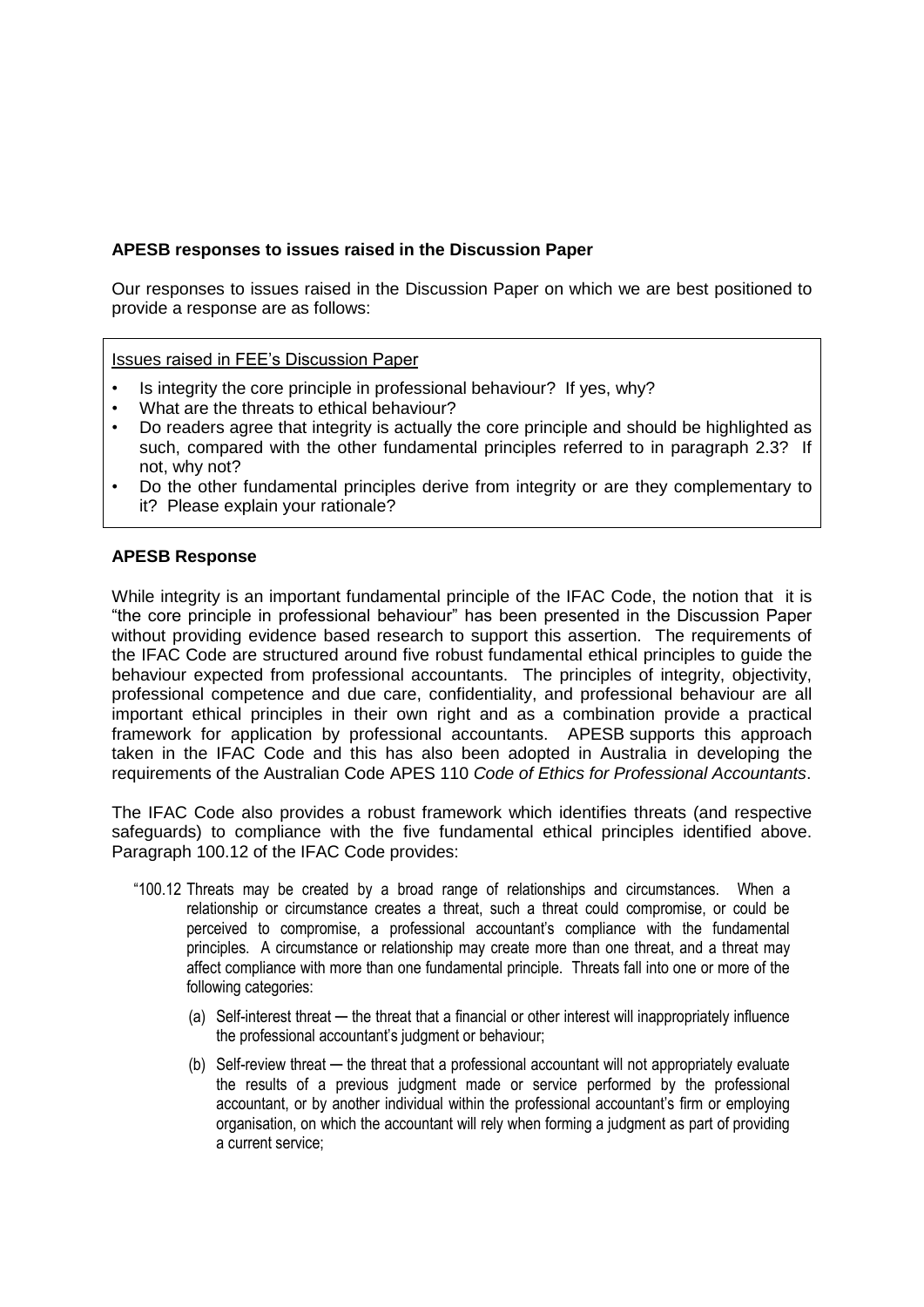- (c) Advocacy threat ─ the threat that a professional accountant will promote a client's or employer's position to the point that the professional accountant's objectivity is compromised;
- (d) Familiarity threat  $-$  the threat that due to a long or close relationship with a client or employer, a professional accountant will be too sympathetic to their interests or too accepting of their work; and
- (e) Intimidation threat ─ the threat that a professional accountant will be deterred from acting objectively because of actual or perceived pressures, including attempts to exercise undue influence over the professional accountant.

Parts B and C of this Code explain how these categories of threats may be created for professional accountants in public practice and professional accountants in business, respectively. Professional accountants in public practice may also find Part C relevant to their particular circumstances."

While we do not dispute FEE"s assertion that "ethical behaviour is the fundamental driver of the trust and confidence expressed in business and is a key component of business risk", the Discussion Paper provides no evidence based research on why "integrity" is the most important ethical principle compared to the other four principles (objectivity, professional competence and due care, confidentiality and professional behaviour). Further, it is not clear what benefits would result from elevating the status of one of the five principles identified in the IFAC Code or for that matter placing different weighting on these five principles. The five principles are linked, and while one may have more relevance in a particular ethical scenario, that does not justify it being given greater importance generally.

FEE asserts that "integrity is the core principle, as without integrity, no professional activity can be relied upon".

We would like to draw your attention to a proposition put by Shulman for the Carnegie Foundation. Shulman identified three fundamental and critical aspects of all professional preparation: thinking like a professional (training the head), performing like a professional (training the hand), and acting with professional integrity (training the heart).<sup>1</sup> Acting with integrity is a focus of one dimension but importantly it is the balance of the three dimensions that Shulman identifies as key to the behaviour of a professional under the model he puts forward.

While there may be some merit in the assertion that the principles of objectivity, professional competence and due care, and professional behaviour could be derived from integrity, this assertion requires detailed exploration including conducting evidenced based research to support the assertion.

<u>.</u>

 $<sup>1</sup>$  LS Shulman, 'Signature pedagogies in the professions', Daedalus, Summer, 2005.</sup>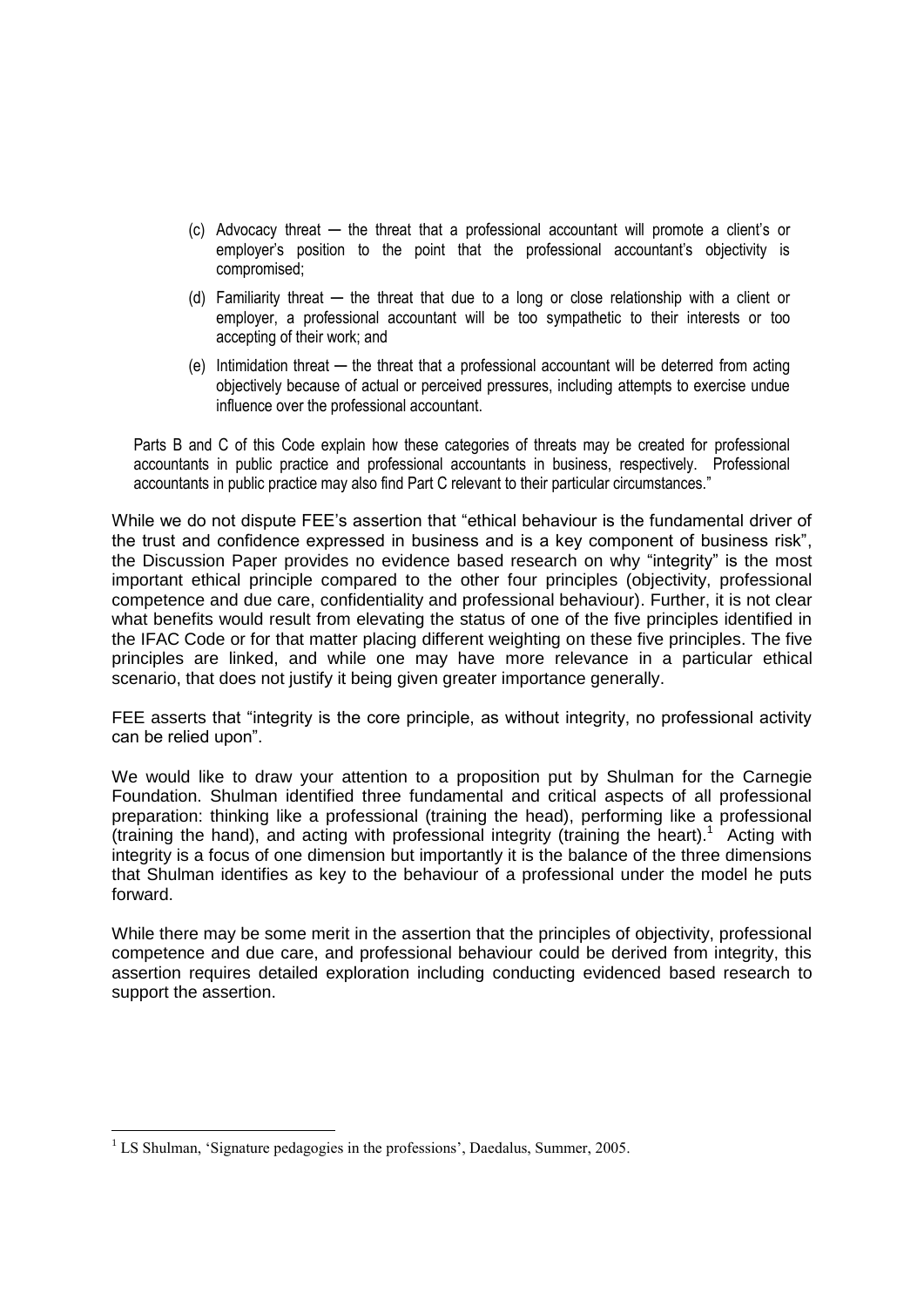Issues raised in FEE"s Discussion Paper

- From the perspective of professional ethical behaviour, does the quality of the persons" character matter if their actions are consistent with expected standards? Does this have consequences for the disciplinary process?
- Do readers believe that the perceived integrity of the profession as a whole impacts upon the integrity of individuals within it? Again, does this have consequences for the disciplinary process?
- Would it be helpful for codes of ethics of accountancy bodies to include further discussion on integrity? If so, what are they key points that should be included?

### **APESB Response**

<u>.</u>

Professional ethics is particularly important for professional accountants. The public's reliance on accounting information depends on the integrity of those who prepare, report and provide assurance (including audits) on that financial information. The integrity of the profession is at risk if individual members act unethically – it is the case of the profession potentially being tarred by the brush of one unethical individual. To add complexity to this issue, in some jurisdictions, such as Australia, individuals are able to call themselves accountants and provide services to the public despite not having a professional qualification from a professional accounting body. These individuals are also not bound by the requirements of ethical codes such as the IFAC Code or the national code in that jurisdiction.

Furthermore, the difficulty is that no matter how stringent frameworks of behaviour are, not all individuals will be motivated to comply and act ethically. In this respect, the Preface of Part A (General Application of the Code) of APES 110 states that:

"Members should be guided, not merely by the terms, but also the spirit of this Code. Members should be prepared to justify to their professional body, if called upon, any apparent departure from any of the provisions and spirit of this Code."

A principles based approach is therefore preferred over drafting requirements and guidance which has the potential to become voluminous in an attempt to address all circumstances encountered by professional accountants. We therefore find merit in the statement in the Discussion Paper that "there are many ways to express the term "integrity" so the words we use to express it are not in themselves important. It is the virtue that the term conveys that is important".

Perhaps more benefit would come from focussing on the continuing education of professional accountants in the need to exercise professional integrity. Formal training for professional accountants seems to be limited to their tertiary training and as part of professional bodies" courses, however ongoing development is a personal onus rather than a necessary professional endeavour.<sup>2</sup> Extending Shulman's view (discussed above), he noted that professional education must adequately cover all three aspects – mind, hand and

<sup>&</sup>lt;sup>2</sup> J Flanagan, "Values, code of ethics and the law", The Institute of Chartered Accountants in Australia, June 2006 [\(http://www.charteredaccountants.com.au/files/documents/ethics paper\\_final.pdf\)](http://www.charteredaccountants.com.au/files/documents/ethics%20paper_final.pdf)